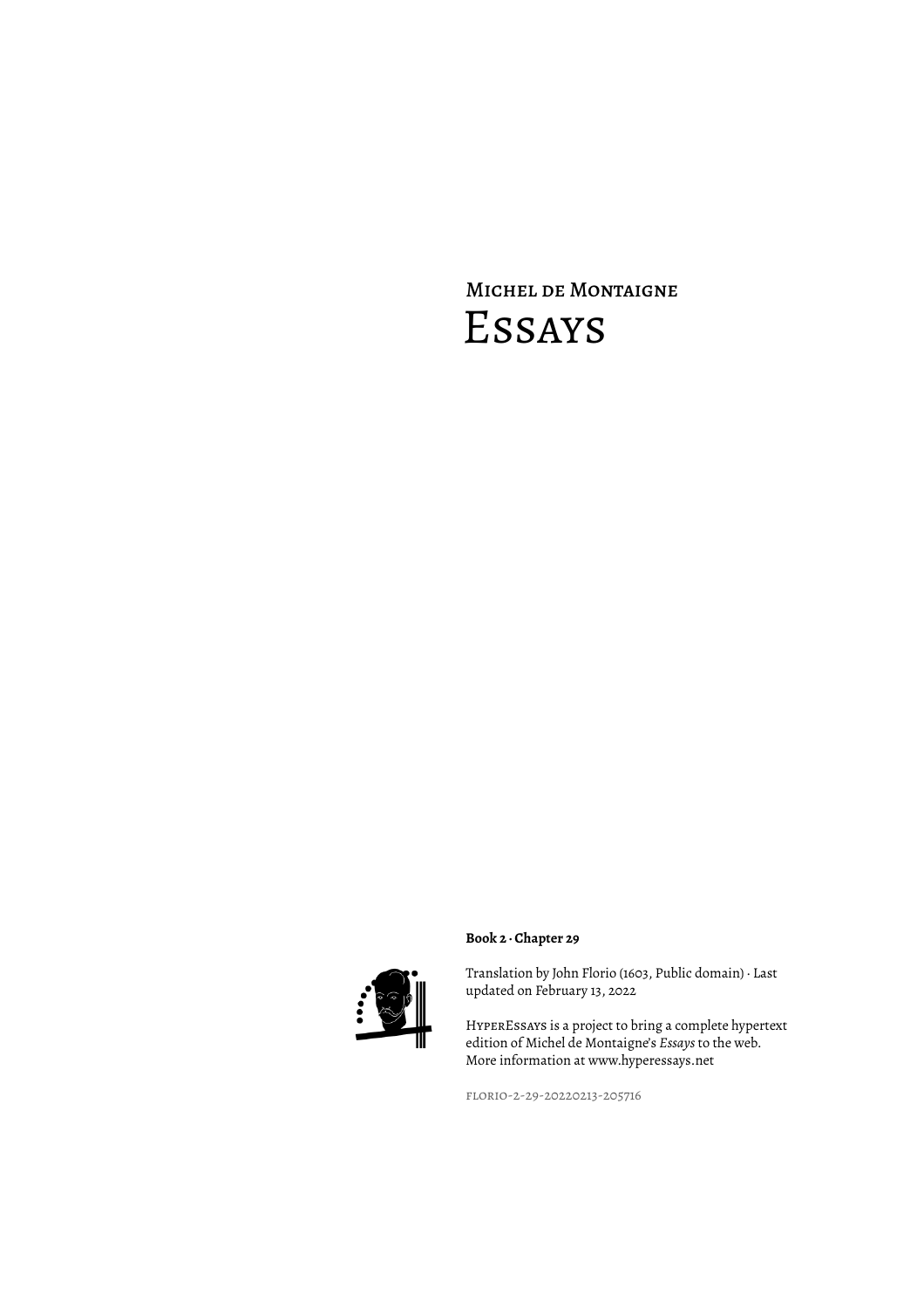## Of Vertue

I finde by experience, that there is great difference betweene the sodaine fits and fantasies of the soule, and a resolute disposition and constant habitude: And I see, there is nothing but we may attaine unto, yea, as some say, to exceede Divinitie it selfe; forsomuch as it is more to become impassible of himselfe, then to be so by his originall condition: and that one may joyne a resolution and assurance of God to mans imbecilitie. But it is by fits. And in the lives of those Heroes or noble worthies of former ages, are often found wonderfull parts, and which seeme greatly to exceede our naturall forces: but they are prankes or parts consonant to truth: and it may hardly be believed, mans soule may so be tainted and fed with those so high-raised conditions, that unto it they may become as ordinary and naturall. It hapneth unto our selves, who are but abortive broodes of men, sometimes to rowze our soule farre beyond her ordinary pitch, as stirred up by the discourses, or provoked by the examples of others. But it is a kinde of passion, which urgeth, mooveth, agitateth and in some sorte ravisheth her from out her selfe: for, that gust overblowne, and storme past, we see, it will unawares unbend and loose it selfe, if not to the lowest pitch, at least to be no more the same she was, so that upon every slight occasion, for a bird lost, or for a glasse broken, we suffer our selves to be mooved and distempered very neere as one of the vulgar sort. *Except order, moderation and constancie, I imagine all things may bee done by an indifferent and defective man.* Therefore say wisemen, that directly to judge of a man, his common actions must specially be controled, and he must every day be surprised in his worky-day clothes. *Pyrrho,* who framed so pleasant a Science of ignorance, assaide (as all other true Philosophers) to fashion his life answerable to his doctrine. And forsomuch as hee maintained the weakenesse of mans judgement, to be so extreame, as it could take nor resolution, nor inclination: and would perpetually suspend it, ballancing, beholding and receiving all things, as indifferent: It is reported of him, that he ever kept himselfe after one fashion, looke and countenance: If he had begunne a discourse, he would end it, though the partie to whom he spake, were gone: And if he went any where, he would not goe an inche out of his path, what let or obstacle somever came in his way; being kept from falls, from cartes or other accidents by his friends. For, to feare or shunne any thing, had beene to shocke his propositions, which remooved all election and certainty from his very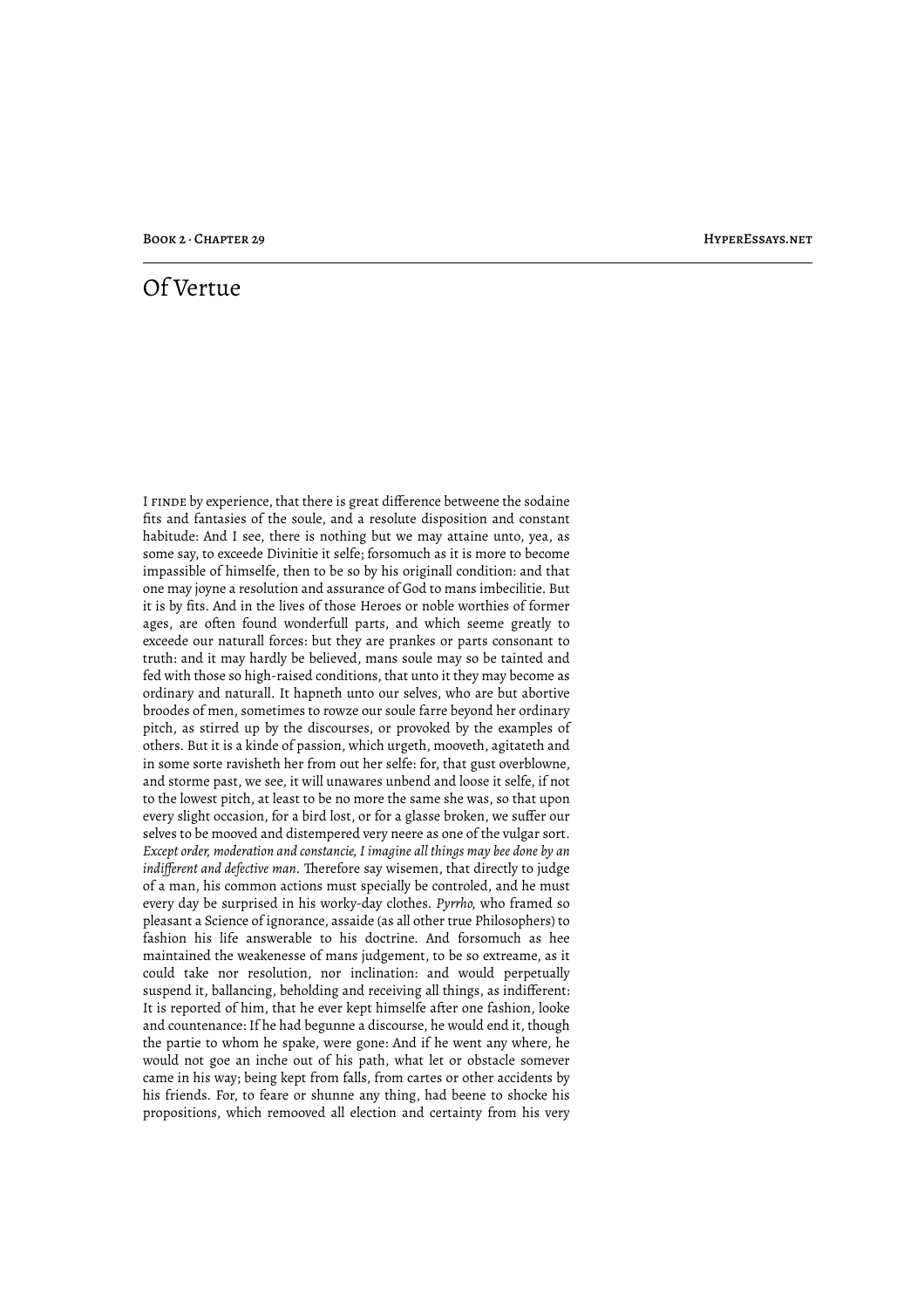senses. He sometimes suffered himselfe to be cut and cautherized, with such constancie, as he was never seene so much as to shrug, twitch, move or winke with his eyes. It is something to bring the minde to these imaginations, but more to joine the effects unto it, yet is it not impossible. But to joyne them with such preseverance and constancie, as to establish it for an ordinary course; verily in these enterprises so farre from common use, it is almost incredible to be done. The reason is this, that he was sometimes found in his house, bitterly scolding with his wife,<sup>1</sup> and chasing with his sister, for which being reproved, as hee that wronged his indifferencie: What? said he, *must this seely woman also serve as a witnesse to my rules?* Another time, being found to defend himselfe from a dog: *It is* (replied he) *very hard, altogether to dispoile and shake off man:* And man must endevour and enforce himselfe to resist and confront all things, first by effects, but if the worst befall, by reason and by discourse. It is now about seaven or eight yeares since, that a countrie man, yet living, not above two leagues from this place, having long before beene much vexed and troubled in minde, for his wives jealousie; one day comming home from his worke, and she after her accustomed maner welcomming and entertaining him with brawling and scowlding, as one unable to endure her any longer, fell into such a moodie rage, that sodainely with a Sickle, which he held in his hand, he cleane cut off those parts, that were the cause of her jealousie, and flung them in her f•ce. And it is reported, that a yong gentleman of *France,* amorous and lustie, having by his perseverance at last mollified the hart of his faire mistresse, desperate, because comming to the point of his so long sued-for businesse, he found himselfe unable and unprepared, and that

#### *non uiriliter Iners senile penis extulerat caput.*

as soone as he came home, he deprived himselfe of it: and sent it as a cruell and bloudy sacrifice for the expiation of his offence. Had he done it by discourse or for religions sake, as the priestes of *Cybele* were wont to do, what might we not say of so haughty an enterprise? Not long since at *Bragerac,* five leagues-distance from my house, up the river of *Dordoigne,* a woman, having the evening before bin grievously tormented, and sore beaten by hir husband; froward and skittish by complexion, determined, though it should cost hir the price of hir life, by one meane or other, to escape his rudenesse, and rising the next morning, went as she was accustomed to visite hir neighbours, to whom in some sort the recommended the state of hir affaires, than taking a sister of hirs by the hand, ledde hir along untill shee came uppon the bridge that crosseth the River, and having bid hir hartily farwell; as in the way of sport without shewing any maner of change or alteration, headlong threw hirselfe downe into the River, where she perished. And which is more to be noted in hir, is, that this hir determination ripened a whole night in hir head. But the Indian Wives, may not here be forgotten as worthy the noting: Whose custome is, that Husbands have many Wives and for hir that is dearest unto hir Husband, to kil hirselfe after him: Every one in the whole course of hir life, endevoreth to obtaine this priviledge and advantage over all hir fellow-wives: And in the good offices and duties they shew their hubands, respect no other recompence, than to be preferred to accompany them in death.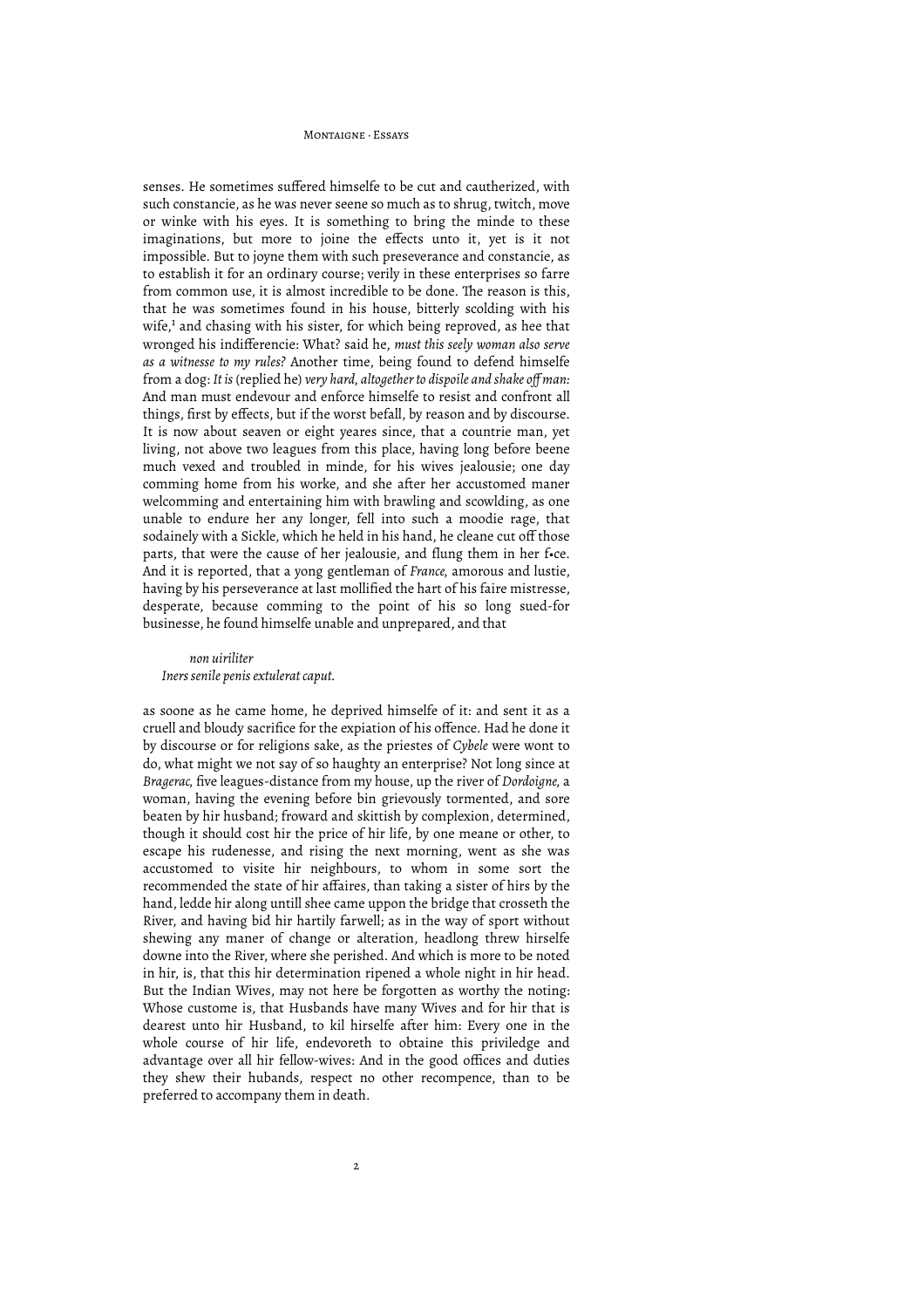*Vbi mortifero iacta est fax ultima lecto, Vxorum fusis, stat pia turba comis: Et certamen habent Læthi, quæ uiua sequatur Coniugium, pudor est non licuisse mori: Ardent uictrices, & flammæ pectora præbent, Imponúntque suis or a perusta uiris.*

*When for his death-bed last flame is appli'de With loose haires many kind wives stand beside, And strive for death, which alive may be next Hir wedlocke, who may not is sham'd and vex't #ey that orecome, are burn'd, to flames give way, #eir bodies burnt on their burnt husbands lay.*

A late Writer affirmeth, that himselfe hath seene this custome highly reputed in the new discovered East Indiaes, where not only the wives are buried with their husbands, but also such slaves as hee hath enjoyed; which is done after this manner. The husband being deceased, the widdow may, if she will (but fewe doe it) request two or three Moneths space to dispose of hir busines. The day come, adorned as a sumptuous bride, she mounteth on horsebacke, and with a cheerful countenance, telleth every body, she is going to lie with hir bridegroome, holding in her left hand a looking-glasse, and an arrow in the right. Thus having a while rid up and downe in great pompe and magnificence, accompanied with her friendes and kins-men, and much concourse of people, in feast and jolitie, she is brought unto a publike place, purposely appointed for such spectacles. Which is a large open place, in the middest wherof is a pit or grave full of Wood, and neere unto it an upraised scaffold, with foure or five steppes to ascend, upon which she is brought, and served with a stately and sumptuous banket; Which ended, she beginneth to dance and sing, and when she thinks good, commandeth the fire to be kindled. That done, she commeth downe againe, and taking the nearest of hir Husbands kindred by the hand, they goe together to the next River, where shee strippes hir selfe all naked, and distributeth her jewels and clothes among hir friends, then plungeth herselfe in the Water, as if she meant to wash away hir sins; then comming out she enwrappeth herselfe in a yellow piece of linnen cloth, about the length of fourteene yards; And giving hir hand againe unto hir Husbands Kins-man, they returne unto the Mount, where she speakes unto the people, to whom (if she have any) she recommendeth hir Children. Betweene the Pitte and Mount, there is commonly a Curtaine drawne, lest the sight of that burning furnace might dismay them: Which many, to shew the greater courage, will not have it drawne. Her speech ended, a Woman presenteth her with a Vessell ful of Oyle, therewith to annoint hir head and bodie, which done, she casteth the rest into the fire, and therewithall sodainely flings herselfe into it: Which is no sooner done, but the people cast great store of Faggots and Billets upon hir, lest she should languish over-long: and all their joy is converted into griefe and sorrow. If they be persons of meane quality, the dead mans body is carried to the place where they intend to bury him, and there he is placed sitting; his Widdow kneeling before him with hir armes close about his middle, and so keepeth hirselfe, whilest a Wall is erected up about them both, which raised to the height of her shoulders, some of her kindred taking hir by the head behind, wrings her neck about; and having given the last gaspe, the wall is immediately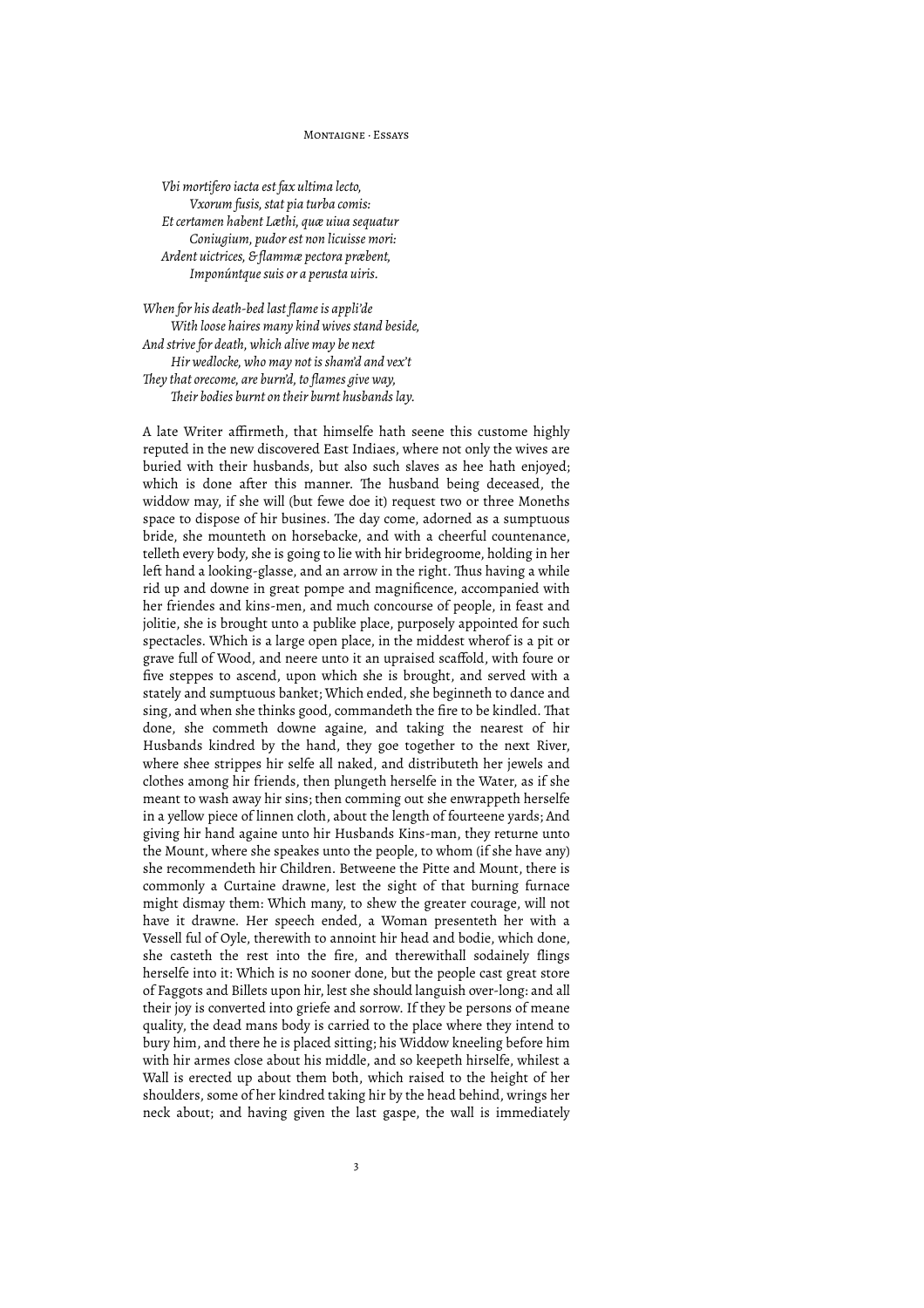made up close over their heades, wherein they remaine buried. In the same Country, there was something like to this in their Gymnosophists, or wise-men, who not by meanaces or compulsions of others, nor by the violence of a sodaine humour, but by the expresse and voluntary profession of their rule, their maner was, according as they attained unto a certaine age, or saw themselves threatned by some sickenesse, to cause a pile of Wood to be errected, and upon it a rich bedde; and having cheerefully feasted their friends and acquaintance, with such a resolution laide themselves downe in that bedde, that fire set unto it, they were never seene to stirre nor hand nor foote: And thus died one of them, named *Calanus,* in the presence of all the army of *Alexander* the Great. And who had not so made himselfe away, was neither esteemed holy nor absolutely happy amongst them; sending his soule purged and purified by fire, after it had consumed whatsoever was mortall and terrestriall in it. This constant premeditation of al the life, is that which makes the wonder. Amongest our other disputations, that of *Fatum,* hath much entermedled it selfe; and to joyne future things, and our will it selfe unto a certaine unavoidable necessity, we yet stand upon that argument of former times: since God foreseeth all things must thus happen, as undoubtedly he doeth: They must then necessarily happen so. To which our Clarks and Maisters answere, that to see any thing come to passe, as we doe, and likewise God (for hee being present in full essence, rather feeth than foreseeth) is not to force the same to happen: yea we see, because things come to passe, but things happen not because we see. The hapning makes the science or knowledge, and not knowledge the happening. What we see come to passe, happeneth; but it might come to passe otherwise. And God in the eternall register of the causes of happenings, which he hath in his prescience, hath also those, which are called casuall; and the voluntary, which depend of the liberty, he hath given unto our free wil, and knoweth we shall faile, because our will shall have beene to faile. I have seene divers encourage their troupes with this fatall necessitie: For, if our houre be tied unto a certaine point, neither the musket-shottes of our enemies, nor our courage, nor our flight and cowardize, can either advance or recoyle the same.

This may well be saide, but seeke you who shall effect it: And if it be so, that a strong and lively faith, doth likewise draw actions after it: truely this faith (wherewith we so much fill our mouths) is marvelous light in our times: except the contempt it hath of workes, make her disdaine their company. So it is, that to the same purpose, the Lord of *Joinville,* as credible a witnesse as any other, tells us of the Bedoins, a nation entermingled with the Saracines, with whom our King Saint *Lewes* had to deale in the holy land, who so confidently believed in their religion, the dayes of every one to be prefixed and numbred from all eternitie, by an inevitable preordonance, that they went all bare and naked to the warres, except a Turkish Glaive in their hand, and their body covered but with a white linnen-cloth: And for the the bitterest curse, if they chanced to fall out one with another, they had ever in their mouth: *Cursed be thou, as he that armeth himselfe for feare of death.* Here is another maner of triall or a beliefe or faith, then ours. In this rank may likewise be placed that, which those two religious men of *Florence,* not long since gave unto their countrymen. Being in some controversie betweene themselves about certaine points of learning; they accorded to goe both into the fire, in the presence of all the people, and in the open market place, each one for the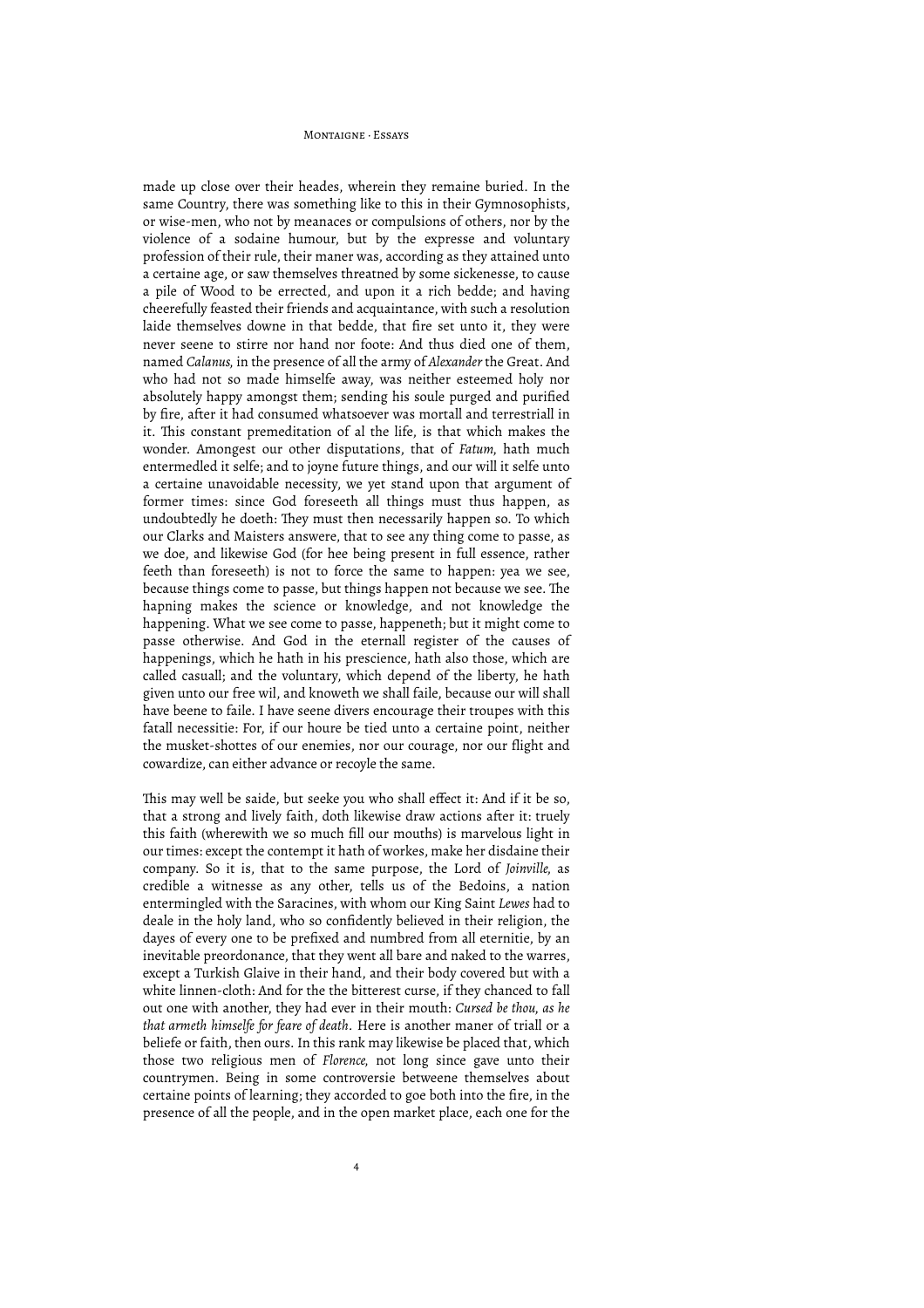verifying of his opinion; and all preparations were ready made, and execution to be performed, but that by an unexpected accident it was interrupted. A yong Turkish Lord, having atchieved a notable piece of service in armes, and with his owne person, in full view of the two battels between *Ammurath* and *Huniades* ready to be joyned together, being demanded by *Ammurath* his Prince, who (being so yong and unexperienced, for is was the first warre or service he had seene before) had replenished him with so generous and undanted vigor of courage? answered, that a Hare had beene his soveraigne maister and onely teacher of valour; and thus began his speech. *Being one day a hunting, I found a Hare sitting in her forme, and although I had a brace of excellent good gray-houndes with me in a slip or leash, I thought it good, because I would be sure of my game to use my bow; for she was a very faire marke: I beganne to shoote my arrowes at her, which I did to the number of fortie (for in my quiver were just so many) yet could I never hurt her, no not so much as start her: After all this, I let slip my gray-hounds, who could doe no more then I had done: by which I learnt, that she had beene sheltred and defended by her destinie; and that no glaives nor arrowes never hit, but by the permission of our fatalitie, which it lieth not in us to avoide or advance*. This storie may serve to make us perceive by the way, how flexible our reason is to all sorts of Objects. A notable man, great in yeares, in name, in dignitie and in learning, vaunted himselfe unto me, that he was induced to a certaine most important change of his religion, by a strange and fantasticall incitation: and in all things so ill-concluding, that I deemed the same stronger and more forcible, being taken contrary. He termed it a myracle, and so did I, but in a different sense. Their Historians say, that perswasion having popularly beene scattered amongst the Turkes, of the fatall and imployable prescription of their dayes, doth apparantly ayde to warrant and emboulden them in dangers. And I know a great Prince, who happily thrives by it, be it he beleive it, or take it for an excuse to hazard himselfe extraordinarily; provided fortune be not soone wearie to favour and backe him. There hath not happened in our memorie a more admirable effect of resolution, than of those two villaines that conspired the death of the Prince of *Orange:* It is strange, how the last, who perfourmed the same could be induced or encouraged to undergoe such an enterprise, wherein his fellow (though he had resolutely attempted it, and had all might be required for such an action) had so ill successe, and miscarried. And *following these steps, and armed with so late an instruction of distrust; mighty in friends and followers; puissant of bodily strength; in his owne hall; amiddest his servants and guarde; and in a Citty wholy at his devotion. It must of force be saide, that in perfourming it, he employed a well-directed and resolute hand, and a dreadlesse courage, mooved by a vigorous passion.* A Poynard is more sure to wound a man, which forsomuch as it requireth more motion and vigor of the arme, than a pistole, it's stroke is more subject to be hindred or avoided. That the first ranne not to an assured death, I make no great doubt, for the hopes wherewith hee might be entertained could not harbour in a well settled and resolute minde; and the conduct of his exploit, sheweth, he wanted no more that, then corage. The motions of so forcible a perswasion may be diverse; for, our fantasie disposeth of her selfe and of vs as she pleaseth. The execution committed neere *Orleans* had no coherence with this, wherein was more hazard, then vigor; the blow was not mortall, had not fortune made it so: and the enterprise to shoote on horse-backe and farre-off, and to one who mooved still according to the motion of his horse, was the attempt of a man, that rather loved to misse of his effect, then faile to